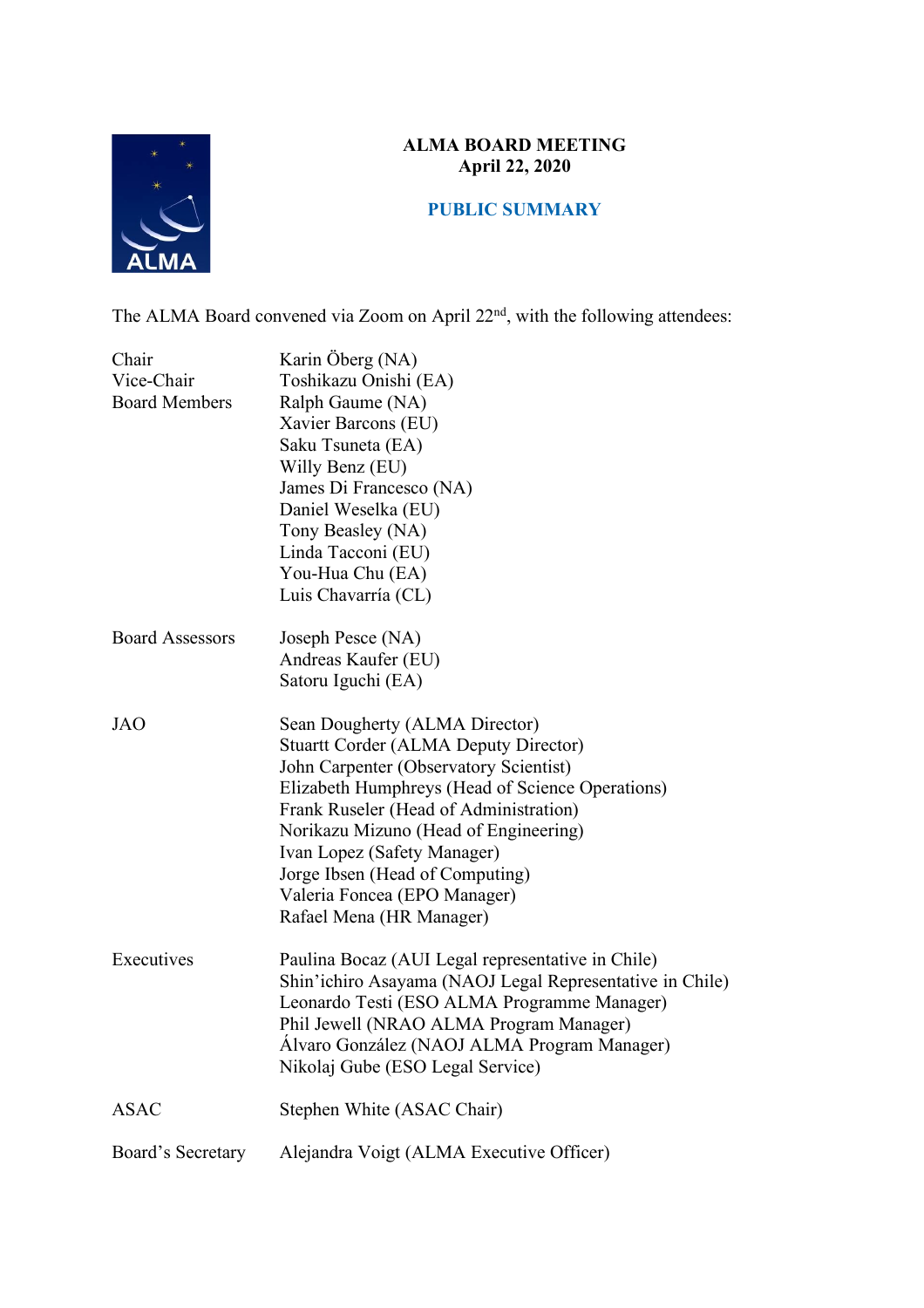## **PUBLIC SUMMARY**

Under the prevailing extraordinary global circumstances related to the coronavirus, the ALMA Board held its April 2020 meeting via Zoom.

The Board's Chair welcomed all Board members and assessors, and thanked the JAO for reorganizing the meeting in a timely fashion to be conducted via Zoom.

Dr. Öberg also welcomed Leonardo Testi, Phil Jewell and Alvaro Gonzalez (ALMA Program Managers), Paulina Bocaz and Shin'ichiro Asayama, the AUI/NRAO and NAOJ legal representatives respectively, Nikolaj Gube ESO Legal Service, and Stephen White, the ASAC Chair. She welcomed as well all members of the JAO Core Management Team.

In addition to other matters, during the meeting the Board:

- 1. Decided to postpone the beginning of Cycle 8 to October 1st 2021
- 2. Approved the Revised Principles of the ALMA Proposal Review
- 3. Approved the Revised Principles of the ALMA Development Program
- 4. Approved the ALMA Observing Tool Redesign Development Project
- 5. Approved the proposed responses to the ALMA International Visiting Committee's Recommendations

### **ALMA Overview**

The Board noted the presentation given by the ALMA Director which briefly reviewed the achievements and challenges for ALMA since last November, focused mainly on the COVID-19 contingency planning. His summary highlighted the following points:

- Successful anticipated Collective Bargaining process with both Unions
- Changes in the HR Team
- Observatory Status before Coronavirus, including observing program status.
- Current operations status and the Caretaker Team efforts looking after the site and ALMA's critical equipment.
- The high level of engagement of the staff in working remotely at home and the main challenges related to this work mode.
- The current situation management and leadership, in coordination with the CMT, and all managers and supervisors.
- The ongoing analysis and definition of criteria and protocols for a safe return to Operations.

#### **Cycles 7 and 8 COVID Planning**

The Board noted the presentation given by the Deputy Director, regarding the contingency planning for the remaining Cycle 7 and upcoming Cycle 8, once the Observatory is able to resume operations. His presentation included:

• The unrealistic start of Cycle 8 with planned capabilities on the original date. Among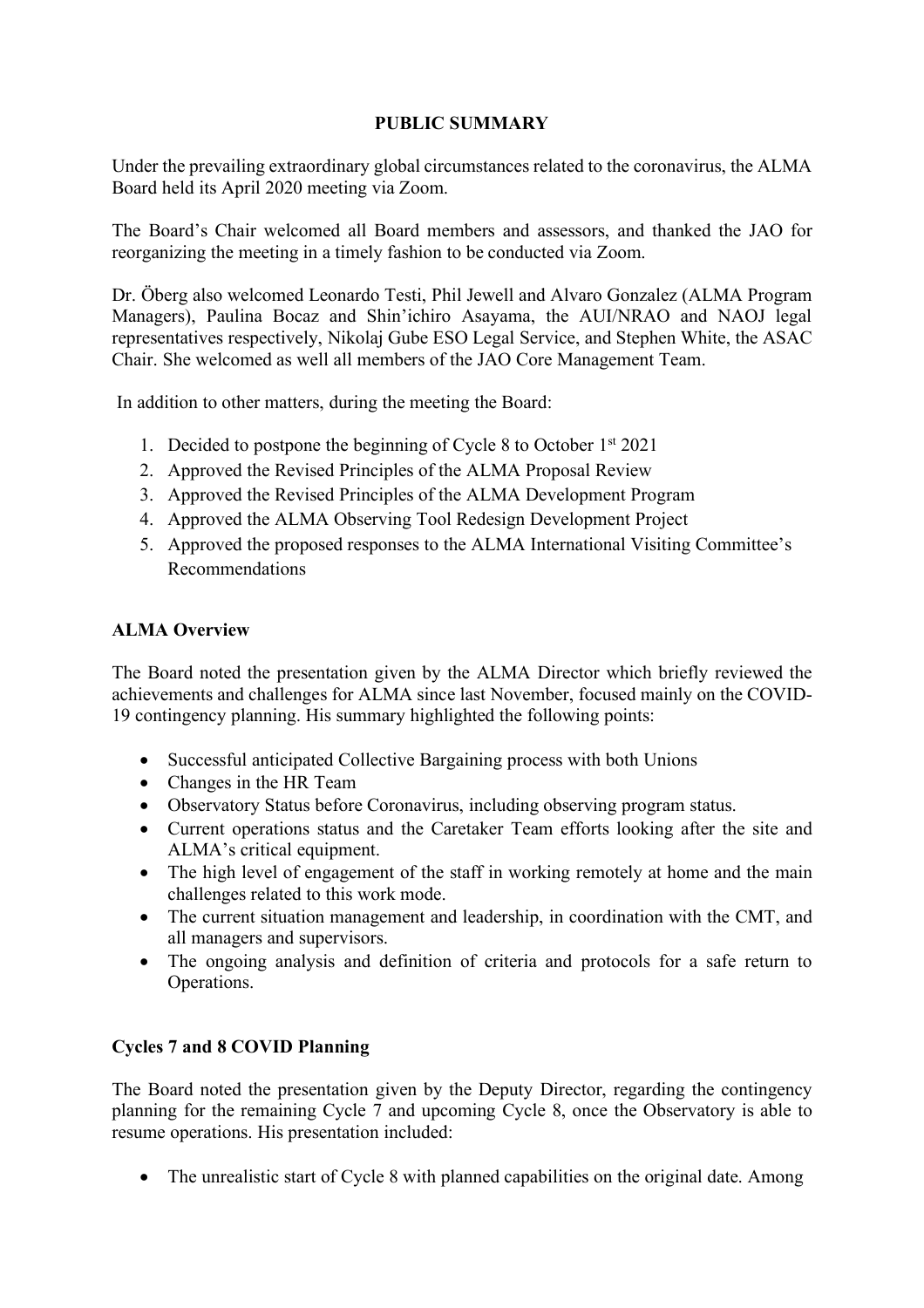other considerations, the array recovery requires  $\sim$ 6 weeks, and  $\sim$ 4.5 months is needed to validate the software for Cycle 8 with a fully operating telescope.

- The interrupted Cycle 7, impacted by:
	- o Civil unrest in October leading to a period of reduced and minimal operations
	- o First total shutdown of ALMA operations as a result of Covid-19 outbreak in Chile
- Scientific considerations regarding Cycle 7 include:
	- o Significant investment in Cycle 7 proposals by both users and ALMA staff
	- o Uneven impact on the community, depending on country and other factors, for writing Cycle 8 proposals.
	- o Scheduled long-baseline science not yet accomplished in Cycle 7.

In agreement with the proposal from the ALMA Operations staff at the JAO and the Executives, the Board consensus was to postpone Cycle 8 for one full year, to October 2021. To fill the observing time available from the restart of observations until September 2021, the JAO will develop a plan, in collaboration with the Executives, to be agreed by the ALMA Board in the next coming weeks.

## **New Principles for the ALMA Proposal Review Process**

The Observatory Scientist summarized the main changes included in the new version of the Principles of the ALMA Proposal Review Process, which was developed in collaboration with the Board's Science Committee, the ALMA Program Scientists and the ASAC. The revised Principles allow:

- A new distributed peer review mechanism to rank ALMA proposals
- More flexible use of DDT, as recommended by the International Visiting Committee (IVC)
- A mechanism for more medium and large proposals, in line with the recommendations from the IVC
- More flexibility for the Observatory to respond to observing gaps, such as supplemental calls or the use of filler projects.

The new Principles of the Proposal Review Process approved unanimously by the Board.

## **Financial Matters**

The ALMA Board noted the report of the ALMA Budget Committee on the 2019 budget execution and financial results and 2020 projections, which included a review of the budget based on exchange rate and the total shutdown.

The Board also discussed the risks, challenges and potential costs associated with the restart of operations, whenever that is feasible, ensuring the safety of the staff remains the first priority.

## **Responses to the ALMA International Visiting Committee Recommendations**

The Board approved the proposed responses to the ALMA International Visiting Committee Recommendations put forward by the IVC following their assessment of the observatory in